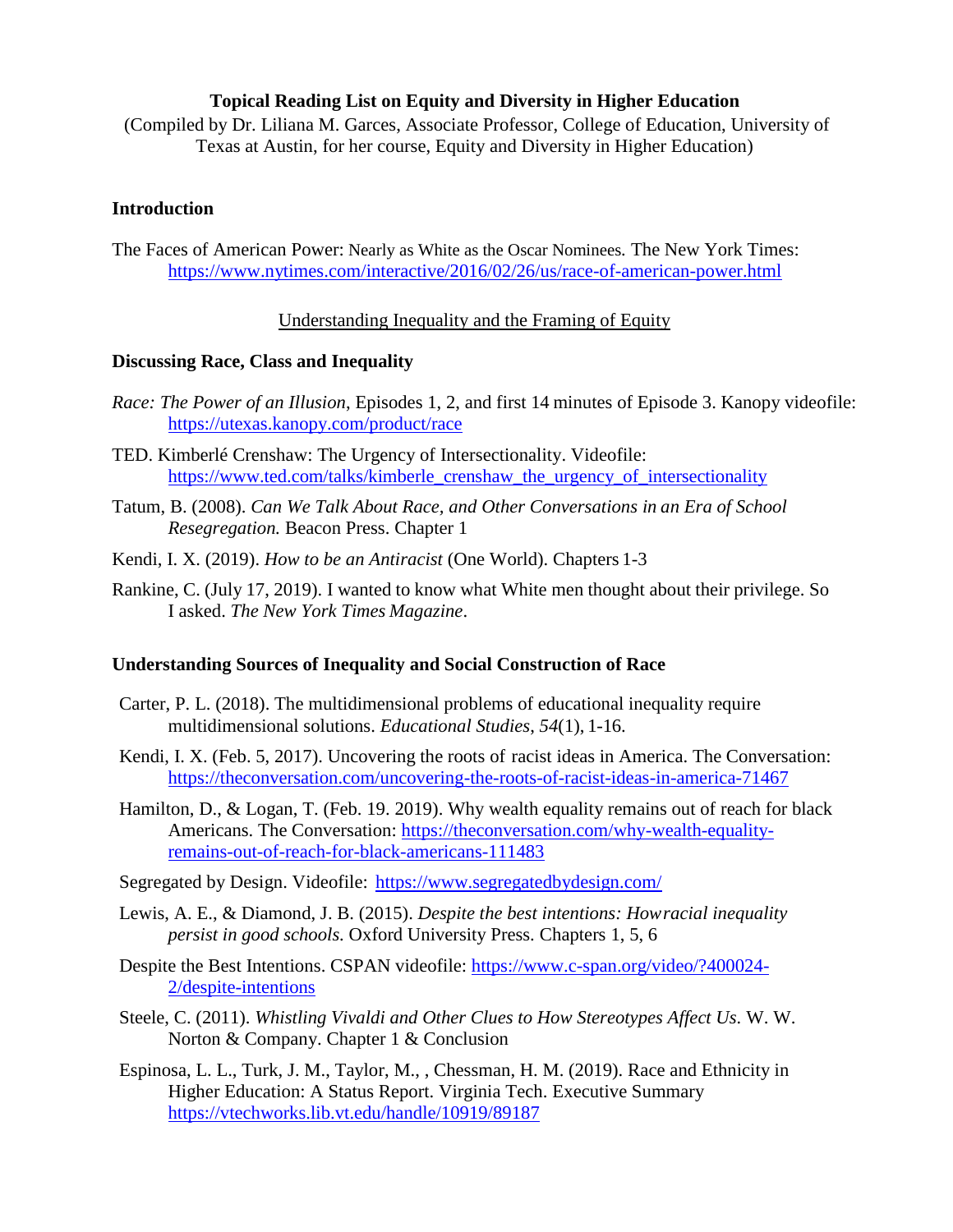Carter, P. L., & Reardon, S. F. (2014). *Inequality Matters*. William T. Grant Foundation. <https://wtgrantfoundation.org/library/uploads/2015/09/Inequality-Matters.pdf>

# **Framing Equity**

- Dowd, A. C. & Bensimon, E. M. (2015). *Engaging the "Race Question": Accountability and Equity in U.S. Higher Education.* Teachers College. Chapter 1
- Garces, L. M. & Gordon Da Cruz, C. (2017). A strategic racial equity framework. *Peabody Journal of Education*, *92*(3), 322-342.

Understanding the Diversity Frame

### **Legal Developments and the Rise of the Diversity Rationale**

- Garces, L.M. (2014). Aligning diversity, quality, and equity: The implications of legal and public policy developments for promoting racial diversity in graduate studies. *American Journal of Education*, *120*(4), 457-480.
- Bell, D. (2003). On *Grutter* and *Gratz*: Examining "Diversity" in Education, Diversity's Distractions. *Columbia Law Review*, *103*(6), 1622-1633.

# **Critiques of the Diversity Rationale**

- Berrey, E. (2015). *The enigma of diversity: The language of race and the limits of racial justice*. The University of Chicago Press. Introduction, Chapters 1 & 2, and Conclusion.
- Berrey, E. (2015). Diversity is for white people: The big lie behind the well-intended word. Salon: [https://www.salon.com/2015/10/26/diversity\\_is\\_for\\_white\\_people\\_the\\_big\\_lie\\_behind\\_a\\_](https://www.salon.com/2015/10/26/diversity_is_for_white_people_the_big_lie_behind_a_well_intended_word/) well intended word/
- Ahmed, S. (2006). *The Nonperfomativity ofAnti-Racism*. *Meridians*, *7*(1), 104-126.

# **Emerging Issues on Affirmative Action**

- Park, J. & Liu, A. (2014). Interest convergence or divergence?: A critical race analysis of Asian Americans, meritocracy, and critical mass in the affirmative action debate. *The Journal of Higher Education*, 85(1), 36-64.
- The White Admissions Advantage at Harvard: Unfair, But Different from Discrimination Against Asian Americans. Huffington Post: [http://www.huffingtonpost.com/julie-j-park/the-white](http://www.huffingtonpost.com/julie-j-park/the-white-admissions-adva_b_6932670.html)[admissions-adva\\_b\\_6932670.html](http://www.huffingtonpost.com/julie-j-park/the-white-admissions-adva_b_6932670.html)

Garces, L. M., & Poon, O. (2018). *Asian Americans and race-conscious policies: Understanding the conservative opposition's strategy of misinformation, intimidation, and racial division*. Civil Rights Project/Proyecto Derechos Civiles. [https://www.civilrightsproject.ucla.edu/research/college-access/affirmative-action/asian](https://www.civilrightsproject.ucla.edu/research/college-access/affirmative-action/asian-americans-and-race-conscious-admissions-understanding-the-conservative-opposition2019s-strategy-of-misinformation-intimidation-racial-division/RaceCon_GarcesPoon_AsianAmericansRaceConsciousAdmi.pdf)[americans-and-race-conscious-admissions-understanding-the-conservative](https://www.civilrightsproject.ucla.edu/research/college-access/affirmative-action/asian-americans-and-race-conscious-admissions-understanding-the-conservative-opposition2019s-strategy-of-misinformation-intimidation-racial-division/RaceCon_GarcesPoon_AsianAmericansRaceConsciousAdmi.pdf)[opposition2019s-strategy-of-misinformation-intimidation-racial](https://www.civilrightsproject.ucla.edu/research/college-access/affirmative-action/asian-americans-and-race-conscious-admissions-understanding-the-conservative-opposition2019s-strategy-of-misinformation-intimidation-racial-division/RaceCon_GarcesPoon_AsianAmericansRaceConsciousAdmi.pdf)[division/RaceCon\\_GarcesPoon\\_AsianAmericansRaceConsciousAdmi.pdf](https://www.civilrightsproject.ucla.edu/research/college-access/affirmative-action/asian-americans-and-race-conscious-admissions-understanding-the-conservative-opposition2019s-strategy-of-misinformation-intimidation-racial-division/RaceCon_GarcesPoon_AsianAmericansRaceConsciousAdmi.pdf) (For more resources, see Asian American Civil Rights[:www.asianamericancivilrights.org\)](http://www.asianamericancivilrights.org/)